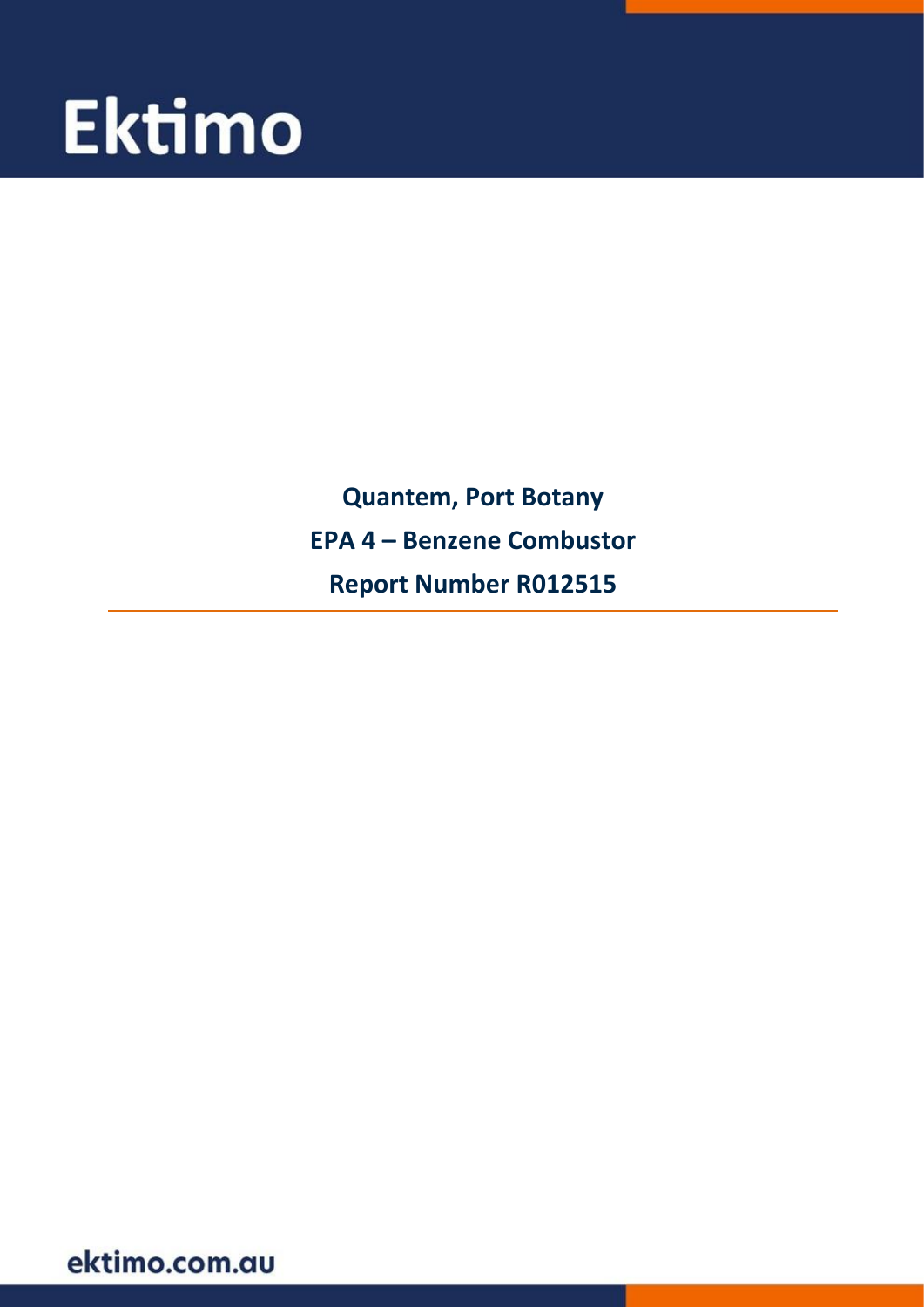*Template Version 211117*

#### **Document Information**

| Client Name:          | Quantem (Botany NSW)                               |
|-----------------------|----------------------------------------------------|
| <b>Report Number:</b> | R012515                                            |
| Date of Issue:        | 30 March 2022                                      |
| Attention:            | <b>Richard McGrath</b>                             |
| Address:              | Gate 38B, 45 Friendship Rd<br>Port Botany NSW 2036 |
| Testing Laboratory:   | Ektimo Pty Ltd, ABN 86 600 381 413                 |

#### **Report Authorisation**



**Aaron Davis Senior Air Monitoring Consultant**



No. 14601

Accredited for compliance with ISO/IEC 17025 - Testing. NATA is a signatory to the ILAC mutual recognition arrangement for the mutual recognition of the equivalence of testing, calibration and inspection reports.

This document is confidential and is prepared for the exclusive use of Quantem (Botany NSW) and those granted permission by Quantem (Botany NSW).

The report shall not be reproduced except in full.

*Please note that only numerical results pertaining to measurements conducted directly by Ektimo are covered by Ektimo's terms of NATA accreditation. This does not include comments, conclusions or recommendations based upon the results. Refer to 'Test Methods' for full details of testing covered by NATA accreditation.*



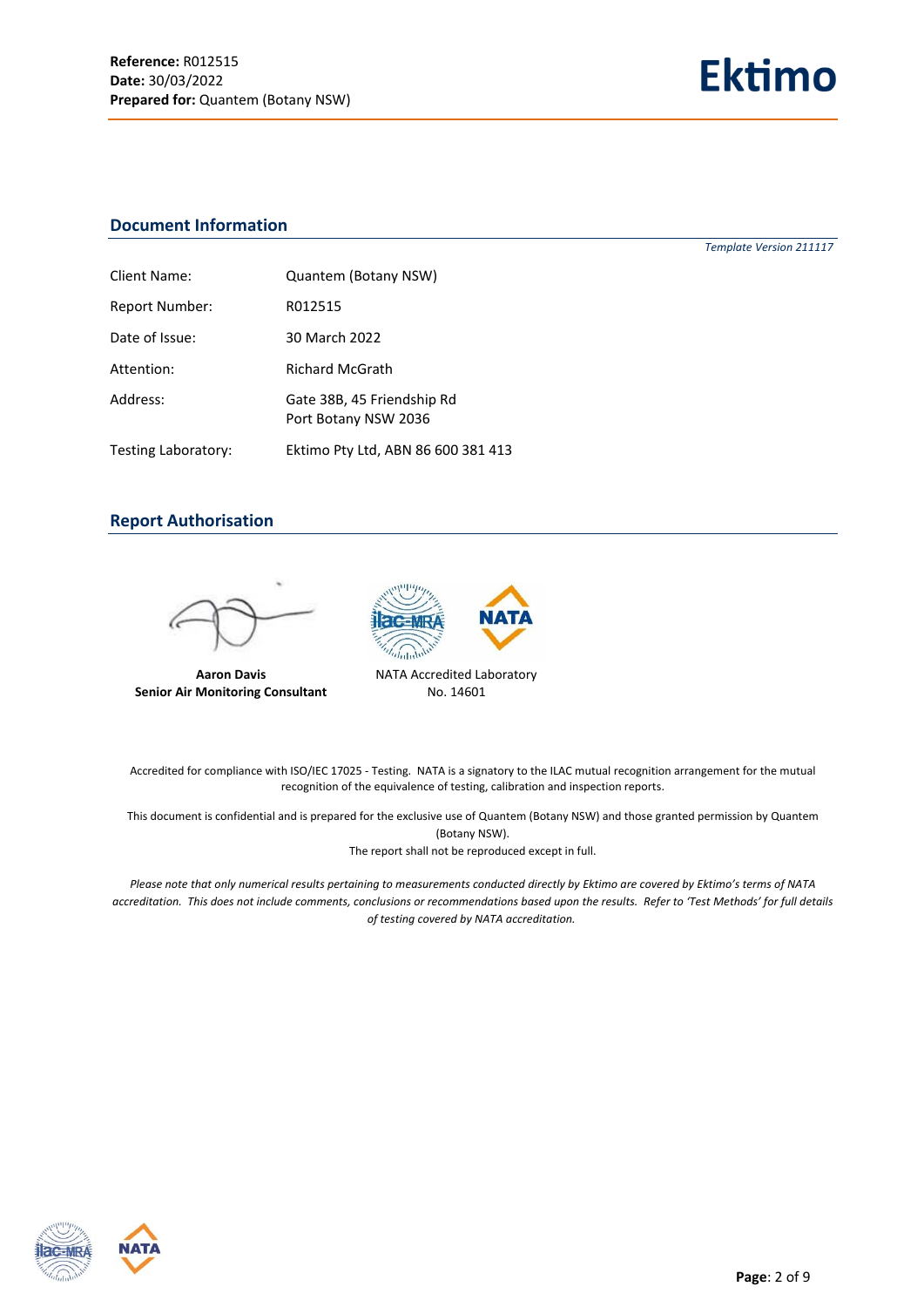

# **Table of Contents**

| $\mathbf{1}$   |     |  |
|----------------|-----|--|
|                | 1.1 |  |
|                | 1.2 |  |
|                | 1.3 |  |
| $\overline{2}$ |     |  |
|                |     |  |
| 3              |     |  |
| $\overline{4}$ |     |  |
| 5              |     |  |
| 6              |     |  |
| 7 <sup>7</sup> |     |  |

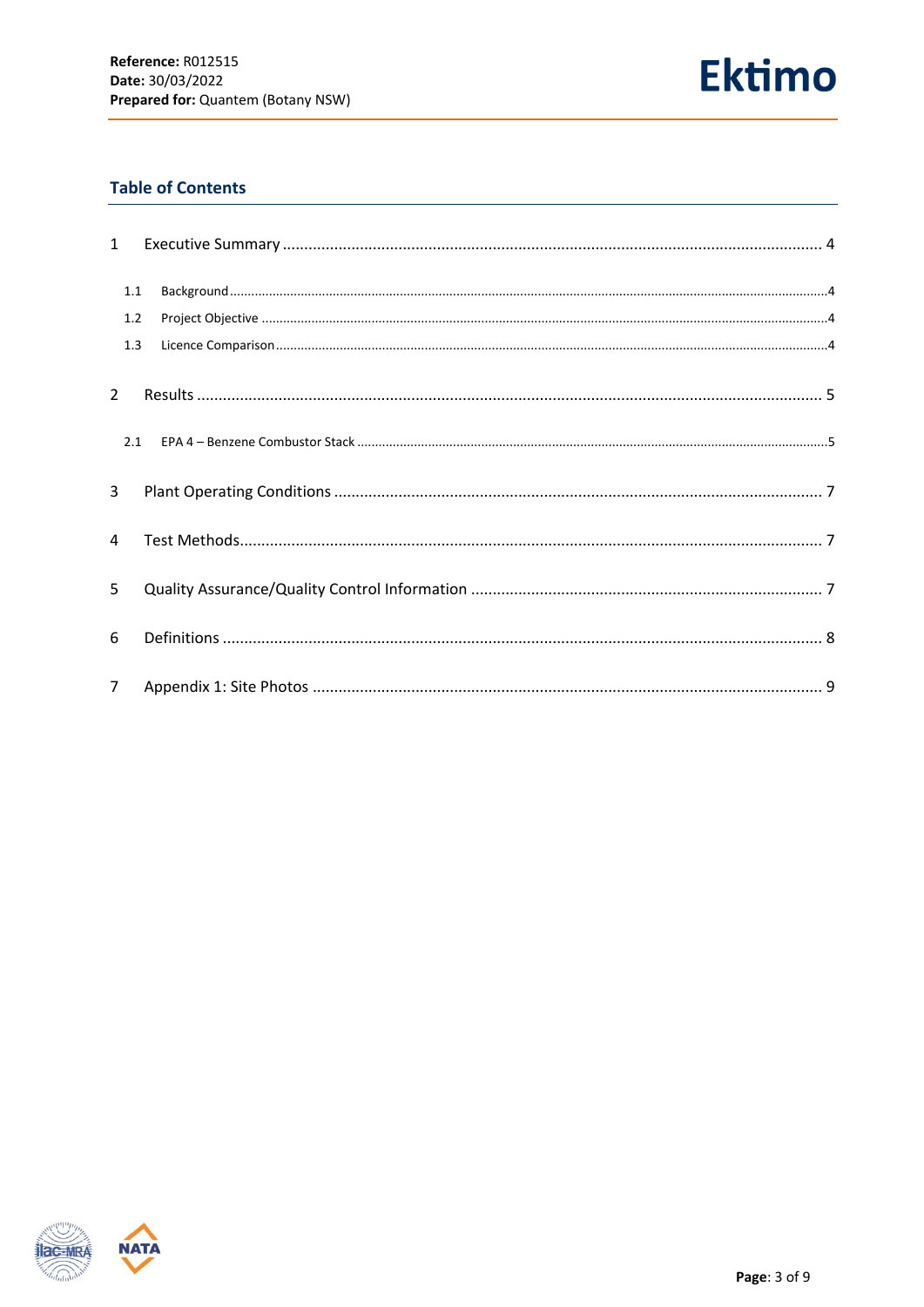#### <span id="page-3-0"></span>**1 Executive Summary**

#### <span id="page-3-1"></span>*1.1 Background*

Ektimo was engaged by Quantem (Port Botany) to perform annual emission monitoring as required by NSW EPA Environment Protection Licence 1048.

# <span id="page-3-2"></span>*1.2 Project Objective*

The objective of the project is to conduct a monitoring programme to quantify emissions from one (1) discharge point to determine compliance with Quantem's Environment Protection Licence.

Monitoring was performed as follows:

| Location                        | <b>Test Date</b> | Test Parameters*                                                                                                            |
|---------------------------------|------------------|-----------------------------------------------------------------------------------------------------------------------------|
| EPA 4 - Benzene Combustor Stack | 1 March 2022     | Volatile organic compounds (VOCs as n-propane)<br>Oxygen $(O_2)$ , Carbon dioxide $(CO_2)$ ,<br>Nitrogen oxides (as $NO2$ ) |

\* Flow rate, velocity, temperature and moisture were also determined.

All results are reported on a dry basis at STP.

#### <span id="page-3-3"></span>*1.3 Licence Comparison*

The following licence comparison table shows that all analytes highlighted in green are within the licence limit set by the NSW EPA as per licence 1048 (last amended on 30 October 2020).

Results have also been corrected to 3% Oxygen as stipulated in Schedule 5 of the *Protection of the Environment Operations (Clean Air) Regulation*, (NSW) 2021.

| <b>EPA No.</b> | <b>Location Description</b> | Parameter                         | <b>Units</b>      | Licence<br>limit | <b>Detected values</b><br>1/03/2022 | <b>Detected values</b><br>(corrected to 3% O2)<br>1/03/2022 |
|----------------|-----------------------------|-----------------------------------|-------------------|------------------|-------------------------------------|-------------------------------------------------------------|
|                |                             | Nitrogen oxides (as $NO2$ )       | mg/m <sup>3</sup> | 350              | 89                                  | 160                                                         |
| 4              | Benzene Combustor           | Volatile organic compounds (VOCs) | mg/m <sup>3</sup> | 20               | 0.71                                | 1.3                                                         |
|                |                             | Benzene                           | mg/m <sup>3</sup> |                  | < 0.08                              | < 0.1                                                       |

*Please note that the measurement uncertainty associated with the test results was not considered when determining whether the results were compliant or non-compliant.* 

*Refer to the Test Methods table for the measurement uncertainties.*



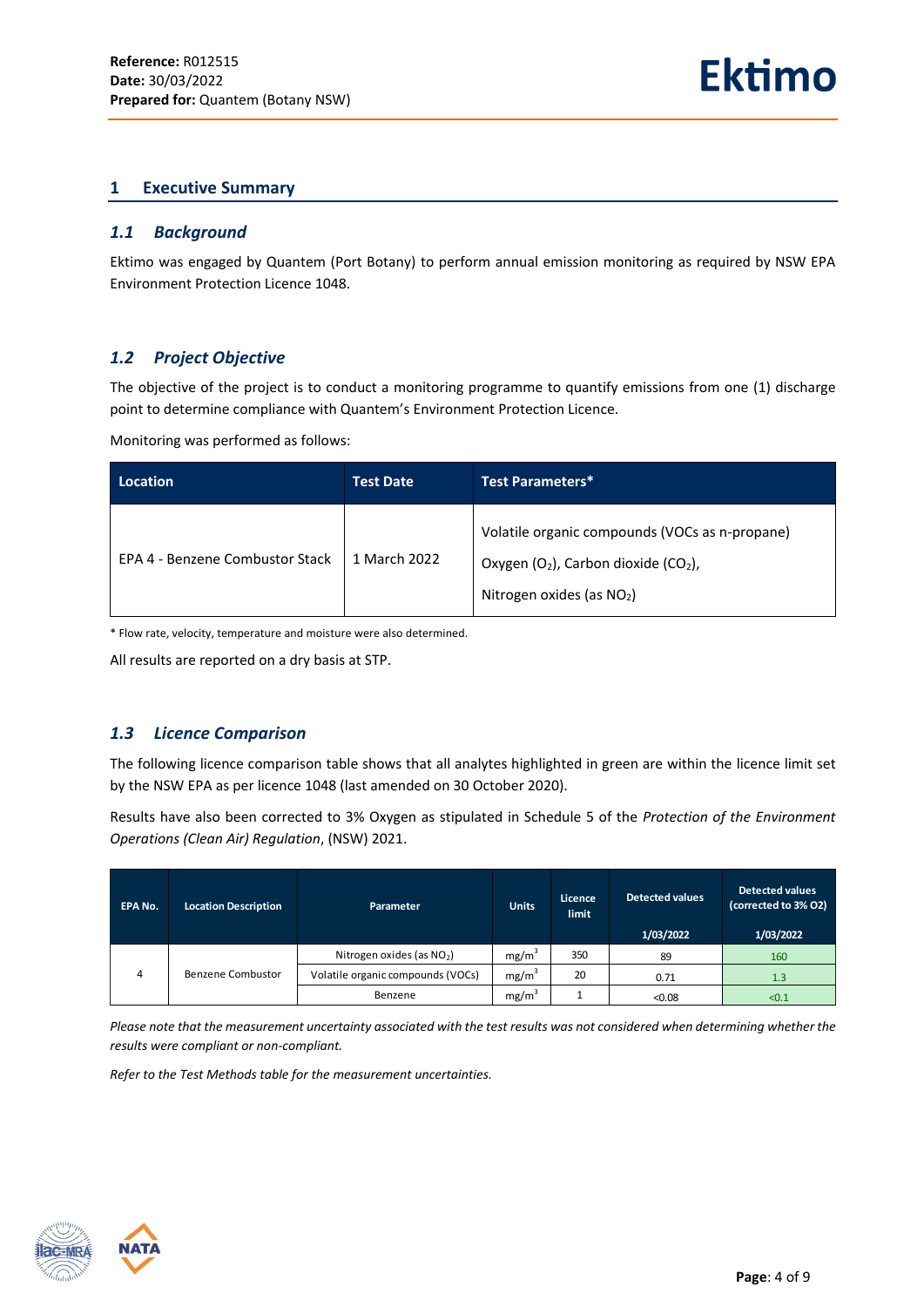# <span id="page-4-0"></span>**2 Results**

# <span id="page-4-1"></span>*2.1 EPA 4 – Benzene Combustor Stack*

| R012515<br><b>Stack ID</b><br>EPA 4 - Benzene Combustor Stack<br>Report<br>Licence No.<br>1048<br>Location<br>Port Botany<br><b>Ektimo Staff</b><br>Rick Peralta<br><b>NSW</b><br><b>State</b><br><b>Process Conditions</b><br>Ship: Golden Creation - product loaded: BTEX (Benzene)<br>220218<br><b>Sampling Plane Details</b><br>Sampling plane dimensions<br>1010 mm<br>$0.801 \text{ m}^2$<br>Sampling plane area<br>Sampling port size, number<br>4" Flange (x2)<br>Access & height of ports<br>Fixed ladder 9 m<br>Duct orientation & shape<br>Vertical Circular<br>Downstream disturbance<br>Exit 3D<br>Upstream disturbance<br>Change in diameter 2D<br>No. traverses & points sampled<br>2 16<br>Sample plane conformance to AS4323.1 (2021)<br>Non-conforming<br>The sampling plane is deemed to be non-conforming due to the following reasons:<br>The differential pressure at one or more sampling points is less than 5 Pa<br>The sampling plane is too near to the upstream disturbance but is greater than or equal to 2D<br><b>Stack Parameters</b><br>Moisture content, %v/v<br>7.2<br>Gas molecular weight, g/g mole<br>28.5 (wet)<br>29.3 (dry)<br>Gas density at STP, kg/m <sup>3</sup><br>1.27 (wet)<br>$1.31$ (dry)<br>Gas density at discharge conditions, kg/m <sup>3</sup><br>0.33<br>3 %<br>% Oxygen correction & Factor<br>1.86<br><b>Gas Flow Parameters</b><br>0945 & 1105<br>Flow measurement time(s) (hhmm)<br>Temperature, °C<br>768<br>Temperature, K<br>1041<br>Velocity at sampling plane, m/s<br>4.7<br>Volumetric flow rate, actual, m <sup>3</sup> /s<br>3.8<br>Volumetric flow rate (wet STP), m <sup>3</sup> /s<br>0.99<br>Volumetric flow rate (dry STP), m <sup>3</sup> /s<br>0.92<br>Mass flow rate (wet basis), kg/hour<br>4500 | <b>Date</b> | 1/03/2022 |  | <b>Client</b> | Quantem |  |
|-------------------------------------------------------------------------------------------------------------------------------------------------------------------------------------------------------------------------------------------------------------------------------------------------------------------------------------------------------------------------------------------------------------------------------------------------------------------------------------------------------------------------------------------------------------------------------------------------------------------------------------------------------------------------------------------------------------------------------------------------------------------------------------------------------------------------------------------------------------------------------------------------------------------------------------------------------------------------------------------------------------------------------------------------------------------------------------------------------------------------------------------------------------------------------------------------------------------------------------------------------------------------------------------------------------------------------------------------------------------------------------------------------------------------------------------------------------------------------------------------------------------------------------------------------------------------------------------------------------------------------------------------------------------------------------------------------------------------------------------------------------------------------|-------------|-----------|--|---------------|---------|--|
|                                                                                                                                                                                                                                                                                                                                                                                                                                                                                                                                                                                                                                                                                                                                                                                                                                                                                                                                                                                                                                                                                                                                                                                                                                                                                                                                                                                                                                                                                                                                                                                                                                                                                                                                                                               |             |           |  |               |         |  |
|                                                                                                                                                                                                                                                                                                                                                                                                                                                                                                                                                                                                                                                                                                                                                                                                                                                                                                                                                                                                                                                                                                                                                                                                                                                                                                                                                                                                                                                                                                                                                                                                                                                                                                                                                                               |             |           |  |               |         |  |
|                                                                                                                                                                                                                                                                                                                                                                                                                                                                                                                                                                                                                                                                                                                                                                                                                                                                                                                                                                                                                                                                                                                                                                                                                                                                                                                                                                                                                                                                                                                                                                                                                                                                                                                                                                               |             |           |  |               |         |  |
|                                                                                                                                                                                                                                                                                                                                                                                                                                                                                                                                                                                                                                                                                                                                                                                                                                                                                                                                                                                                                                                                                                                                                                                                                                                                                                                                                                                                                                                                                                                                                                                                                                                                                                                                                                               |             |           |  |               |         |  |
|                                                                                                                                                                                                                                                                                                                                                                                                                                                                                                                                                                                                                                                                                                                                                                                                                                                                                                                                                                                                                                                                                                                                                                                                                                                                                                                                                                                                                                                                                                                                                                                                                                                                                                                                                                               |             |           |  |               |         |  |
|                                                                                                                                                                                                                                                                                                                                                                                                                                                                                                                                                                                                                                                                                                                                                                                                                                                                                                                                                                                                                                                                                                                                                                                                                                                                                                                                                                                                                                                                                                                                                                                                                                                                                                                                                                               |             |           |  |               |         |  |
|                                                                                                                                                                                                                                                                                                                                                                                                                                                                                                                                                                                                                                                                                                                                                                                                                                                                                                                                                                                                                                                                                                                                                                                                                                                                                                                                                                                                                                                                                                                                                                                                                                                                                                                                                                               |             |           |  |               |         |  |
|                                                                                                                                                                                                                                                                                                                                                                                                                                                                                                                                                                                                                                                                                                                                                                                                                                                                                                                                                                                                                                                                                                                                                                                                                                                                                                                                                                                                                                                                                                                                                                                                                                                                                                                                                                               |             |           |  |               |         |  |
|                                                                                                                                                                                                                                                                                                                                                                                                                                                                                                                                                                                                                                                                                                                                                                                                                                                                                                                                                                                                                                                                                                                                                                                                                                                                                                                                                                                                                                                                                                                                                                                                                                                                                                                                                                               |             |           |  |               |         |  |
|                                                                                                                                                                                                                                                                                                                                                                                                                                                                                                                                                                                                                                                                                                                                                                                                                                                                                                                                                                                                                                                                                                                                                                                                                                                                                                                                                                                                                                                                                                                                                                                                                                                                                                                                                                               |             |           |  |               |         |  |
|                                                                                                                                                                                                                                                                                                                                                                                                                                                                                                                                                                                                                                                                                                                                                                                                                                                                                                                                                                                                                                                                                                                                                                                                                                                                                                                                                                                                                                                                                                                                                                                                                                                                                                                                                                               |             |           |  |               |         |  |
|                                                                                                                                                                                                                                                                                                                                                                                                                                                                                                                                                                                                                                                                                                                                                                                                                                                                                                                                                                                                                                                                                                                                                                                                                                                                                                                                                                                                                                                                                                                                                                                                                                                                                                                                                                               |             |           |  |               |         |  |
|                                                                                                                                                                                                                                                                                                                                                                                                                                                                                                                                                                                                                                                                                                                                                                                                                                                                                                                                                                                                                                                                                                                                                                                                                                                                                                                                                                                                                                                                                                                                                                                                                                                                                                                                                                               |             |           |  |               |         |  |
|                                                                                                                                                                                                                                                                                                                                                                                                                                                                                                                                                                                                                                                                                                                                                                                                                                                                                                                                                                                                                                                                                                                                                                                                                                                                                                                                                                                                                                                                                                                                                                                                                                                                                                                                                                               |             |           |  |               |         |  |
|                                                                                                                                                                                                                                                                                                                                                                                                                                                                                                                                                                                                                                                                                                                                                                                                                                                                                                                                                                                                                                                                                                                                                                                                                                                                                                                                                                                                                                                                                                                                                                                                                                                                                                                                                                               |             |           |  |               |         |  |
|                                                                                                                                                                                                                                                                                                                                                                                                                                                                                                                                                                                                                                                                                                                                                                                                                                                                                                                                                                                                                                                                                                                                                                                                                                                                                                                                                                                                                                                                                                                                                                                                                                                                                                                                                                               |             |           |  |               |         |  |
|                                                                                                                                                                                                                                                                                                                                                                                                                                                                                                                                                                                                                                                                                                                                                                                                                                                                                                                                                                                                                                                                                                                                                                                                                                                                                                                                                                                                                                                                                                                                                                                                                                                                                                                                                                               |             |           |  |               |         |  |
|                                                                                                                                                                                                                                                                                                                                                                                                                                                                                                                                                                                                                                                                                                                                                                                                                                                                                                                                                                                                                                                                                                                                                                                                                                                                                                                                                                                                                                                                                                                                                                                                                                                                                                                                                                               |             |           |  |               |         |  |
|                                                                                                                                                                                                                                                                                                                                                                                                                                                                                                                                                                                                                                                                                                                                                                                                                                                                                                                                                                                                                                                                                                                                                                                                                                                                                                                                                                                                                                                                                                                                                                                                                                                                                                                                                                               |             |           |  |               |         |  |
|                                                                                                                                                                                                                                                                                                                                                                                                                                                                                                                                                                                                                                                                                                                                                                                                                                                                                                                                                                                                                                                                                                                                                                                                                                                                                                                                                                                                                                                                                                                                                                                                                                                                                                                                                                               |             |           |  |               |         |  |
|                                                                                                                                                                                                                                                                                                                                                                                                                                                                                                                                                                                                                                                                                                                                                                                                                                                                                                                                                                                                                                                                                                                                                                                                                                                                                                                                                                                                                                                                                                                                                                                                                                                                                                                                                                               |             |           |  |               |         |  |
|                                                                                                                                                                                                                                                                                                                                                                                                                                                                                                                                                                                                                                                                                                                                                                                                                                                                                                                                                                                                                                                                                                                                                                                                                                                                                                                                                                                                                                                                                                                                                                                                                                                                                                                                                                               |             |           |  |               |         |  |
|                                                                                                                                                                                                                                                                                                                                                                                                                                                                                                                                                                                                                                                                                                                                                                                                                                                                                                                                                                                                                                                                                                                                                                                                                                                                                                                                                                                                                                                                                                                                                                                                                                                                                                                                                                               |             |           |  |               |         |  |
|                                                                                                                                                                                                                                                                                                                                                                                                                                                                                                                                                                                                                                                                                                                                                                                                                                                                                                                                                                                                                                                                                                                                                                                                                                                                                                                                                                                                                                                                                                                                                                                                                                                                                                                                                                               |             |           |  |               |         |  |
|                                                                                                                                                                                                                                                                                                                                                                                                                                                                                                                                                                                                                                                                                                                                                                                                                                                                                                                                                                                                                                                                                                                                                                                                                                                                                                                                                                                                                                                                                                                                                                                                                                                                                                                                                                               |             |           |  |               |         |  |
|                                                                                                                                                                                                                                                                                                                                                                                                                                                                                                                                                                                                                                                                                                                                                                                                                                                                                                                                                                                                                                                                                                                                                                                                                                                                                                                                                                                                                                                                                                                                                                                                                                                                                                                                                                               |             |           |  |               |         |  |
|                                                                                                                                                                                                                                                                                                                                                                                                                                                                                                                                                                                                                                                                                                                                                                                                                                                                                                                                                                                                                                                                                                                                                                                                                                                                                                                                                                                                                                                                                                                                                                                                                                                                                                                                                                               |             |           |  |               |         |  |
|                                                                                                                                                                                                                                                                                                                                                                                                                                                                                                                                                                                                                                                                                                                                                                                                                                                                                                                                                                                                                                                                                                                                                                                                                                                                                                                                                                                                                                                                                                                                                                                                                                                                                                                                                                               |             |           |  |               |         |  |
|                                                                                                                                                                                                                                                                                                                                                                                                                                                                                                                                                                                                                                                                                                                                                                                                                                                                                                                                                                                                                                                                                                                                                                                                                                                                                                                                                                                                                                                                                                                                                                                                                                                                                                                                                                               |             |           |  |               |         |  |
|                                                                                                                                                                                                                                                                                                                                                                                                                                                                                                                                                                                                                                                                                                                                                                                                                                                                                                                                                                                                                                                                                                                                                                                                                                                                                                                                                                                                                                                                                                                                                                                                                                                                                                                                                                               |             |           |  |               |         |  |
|                                                                                                                                                                                                                                                                                                                                                                                                                                                                                                                                                                                                                                                                                                                                                                                                                                                                                                                                                                                                                                                                                                                                                                                                                                                                                                                                                                                                                                                                                                                                                                                                                                                                                                                                                                               |             |           |  |               |         |  |
|                                                                                                                                                                                                                                                                                                                                                                                                                                                                                                                                                                                                                                                                                                                                                                                                                                                                                                                                                                                                                                                                                                                                                                                                                                                                                                                                                                                                                                                                                                                                                                                                                                                                                                                                                                               |             |           |  |               |         |  |
|                                                                                                                                                                                                                                                                                                                                                                                                                                                                                                                                                                                                                                                                                                                                                                                                                                                                                                                                                                                                                                                                                                                                                                                                                                                                                                                                                                                                                                                                                                                                                                                                                                                                                                                                                                               |             |           |  |               |         |  |
|                                                                                                                                                                                                                                                                                                                                                                                                                                                                                                                                                                                                                                                                                                                                                                                                                                                                                                                                                                                                                                                                                                                                                                                                                                                                                                                                                                                                                                                                                                                                                                                                                                                                                                                                                                               |             |           |  |               |         |  |
|                                                                                                                                                                                                                                                                                                                                                                                                                                                                                                                                                                                                                                                                                                                                                                                                                                                                                                                                                                                                                                                                                                                                                                                                                                                                                                                                                                                                                                                                                                                                                                                                                                                                                                                                                                               |             |           |  |               |         |  |
|                                                                                                                                                                                                                                                                                                                                                                                                                                                                                                                                                                                                                                                                                                                                                                                                                                                                                                                                                                                                                                                                                                                                                                                                                                                                                                                                                                                                                                                                                                                                                                                                                                                                                                                                                                               |             |           |  |               |         |  |

| <b>Gas Analyser Results</b> | Average           |                   | Minimum   |                   |                   | Maximum |                           |                   |           |
|-----------------------------|-------------------|-------------------|-----------|-------------------|-------------------|---------|---------------------------|-------------------|-----------|
| Sampling time               |                   | 0956 - 1055       |           | 0956 - 1055       |                   |         | 0956 - 1055               |                   |           |
|                             |                   | Corrected to      |           |                   | Corrected         |         |                           | Corrected         |           |
|                             | Concentration     | 3% 02             | Mass Rate | Concentration     | to 3% 02          |         | Mass Rate   Concentration | to 3% 02          | Mass Rate |
| Combustion Gases            | mq/m <sup>3</sup> | mq/m <sup>3</sup> | q/min     | mq/m <sup>3</sup> | mq/m <sup>3</sup> | q/min   | mq/m <sup>3</sup>         | mq/m <sup>3</sup> | q/min     |
| Nitrogen oxides (as $NO2$ ) | 89                | 160               | 4.9       | 81                | 150               | 4.5     | 95                        | 180               | 5.2       |
| Carbon monoxide             | 6.1               | 11                | 0.34      | 3.7               |                   | 0.21    | 8.7                       | 16                | 0.48      |
|                             |                   | Concentration     |           |                   | Concentration     |         |                           | Concentration     |           |
|                             |                   | $\frac{9}{6}V/V$  |           |                   | $\frac{9}{6}V/V$  |         |                           | %v/v              |           |
| Carbon dioxide              |                   | 4.5               |           |                   | 4.2               |         |                           | 4.8               |           |
| Oxygen                      |                   | 11.3              |           |                   | 10.8              |         |                           | 11.7              |           |

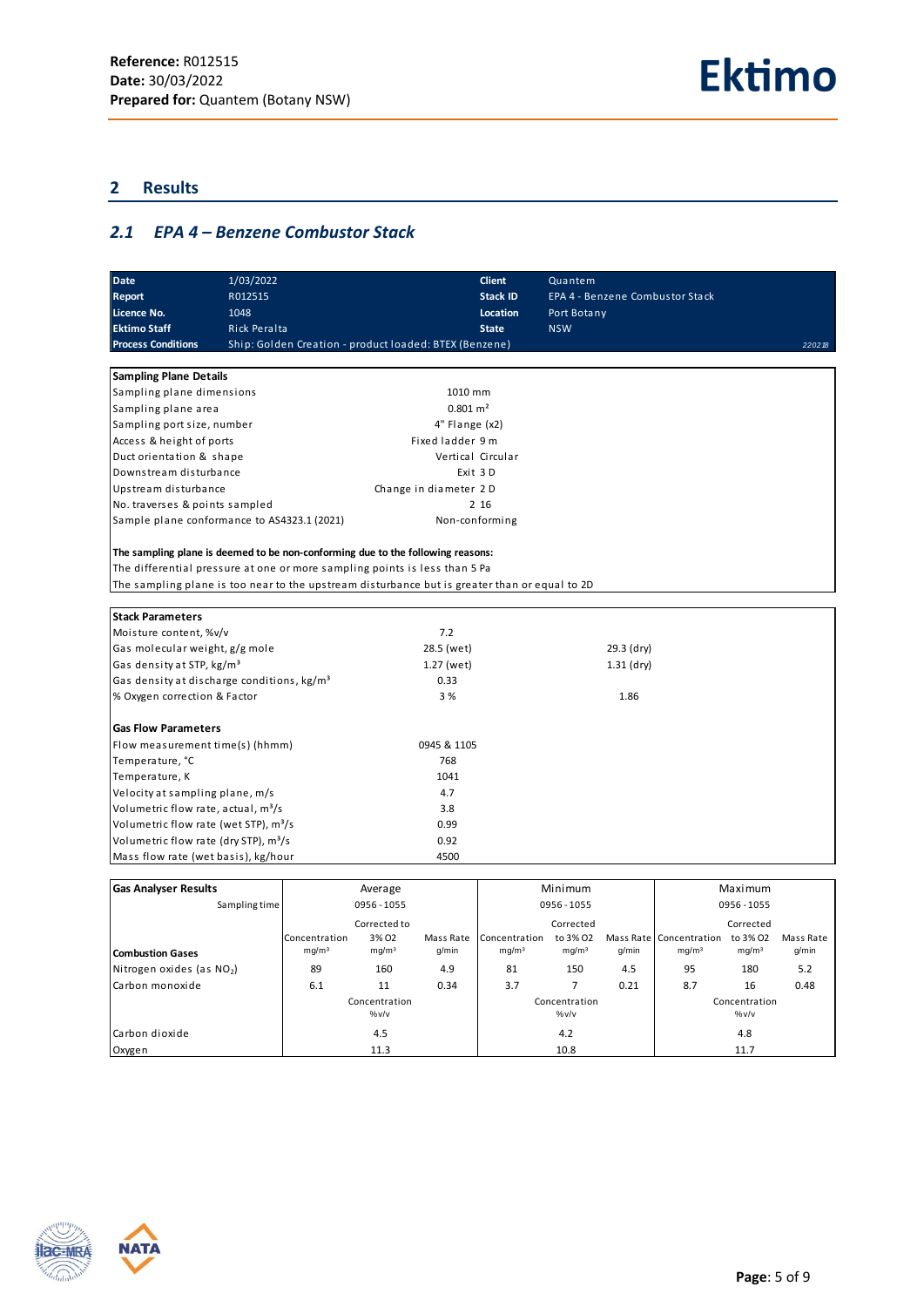

| <b>Date</b>               | 1/03/2022                                              | <b>Client</b>   | Quantem                         |        |
|---------------------------|--------------------------------------------------------|-----------------|---------------------------------|--------|
| <b>Report</b>             | R012515                                                | <b>Stack ID</b> | EPA 4 - Benzene Combustor Stack |        |
| Licence No.               | 1048                                                   | Location        | Port Botany                     |        |
| <b>Ektimo Staff</b>       | Rick Peralta                                           | <b>State</b>    | <b>NSW</b>                      |        |
| <b>Process Conditions</b> | Ship: Golden Creation - product loaded: BTEX (Benzene) |                 |                                 | 220218 |

| Total VOCs (as n-Propane) | Results                                                                                   |
|---------------------------|-------------------------------------------------------------------------------------------|
|                           | Corrected                                                                                 |
|                           | to 3% O2<br>Mass Rate<br>Concentration<br>mq/m <sup>3</sup><br>mg/m <sup>3</sup><br>g/min |
| Total                     | 0.039<br>0.71<br>1.3                                                                      |

| VOC (speciated)                | Results                                         |
|--------------------------------|-------------------------------------------------|
| Sampling time                  | 0948-1057                                       |
|                                | Corrected                                       |
|                                | Concentration<br>to 3% O2<br>Mass Rate          |
|                                | mg/m <sup>3</sup><br>mg/m <sup>3</sup><br>g/min |
| Detection limit <sup>(1)</sup> | < 0.08<br>< 0.004<br>< 0.1                      |
| Benzene                        | < 0.08<br>< 0.004<br>< 0.1                      |
| Toluene                        | 0.68<br>0.037<br>1.3                            |
| Pentane                        | 0.035<br>0.64<br>1.2                            |

#### **(1) Unless otherwise reported, the following target compounds were found to be below detection:**

Dichloromethane, Ethanol, Isopropanol, 1,1-Dichloroethene, trans-1,2-Dichloroethene, cis-1,2-Dichloroethene, Chloroform, 1,1,1-Trichloroethane, 1,2-Dichloroethane, Benzene, Carbon tetrachloride, Butanol, 1-M ethoxy-2-propanol, Trichloroethylene, 1,1,2-Trichloroethane, Tetrachloroethene, Chlorobenzene, Ethylbenzene, <sup>m</sup> <sup>+</sup> p-Xylene, Styrene, o-Xylene, 2- Butoxyethanol, 1,1,2,2-Tetrachloroethane, Isopropylbenzene, Propylbenzene, 1,3,5-Trimethylbenzene, etrt-Butylbenzene, 1,2,4-Trimethylbenzene, 1,2,3-Trimethylbenzene, Acetone, (1) Unless otherwise reported, the following target compounds were found to be below detection:<br>Dichloromethane, Ethanol, Isopropanol, 1,Puichloroethene, trans-1,2–Dichloroethene, Chloroform, 1,1,4-Trichloroethane, 1,2-Dic acetate, alpha-Pinene, beta-Pinene, Decane, 3-Carene, D-Limonene, Undecane, Dodecane, Tridecane, Tetradecane

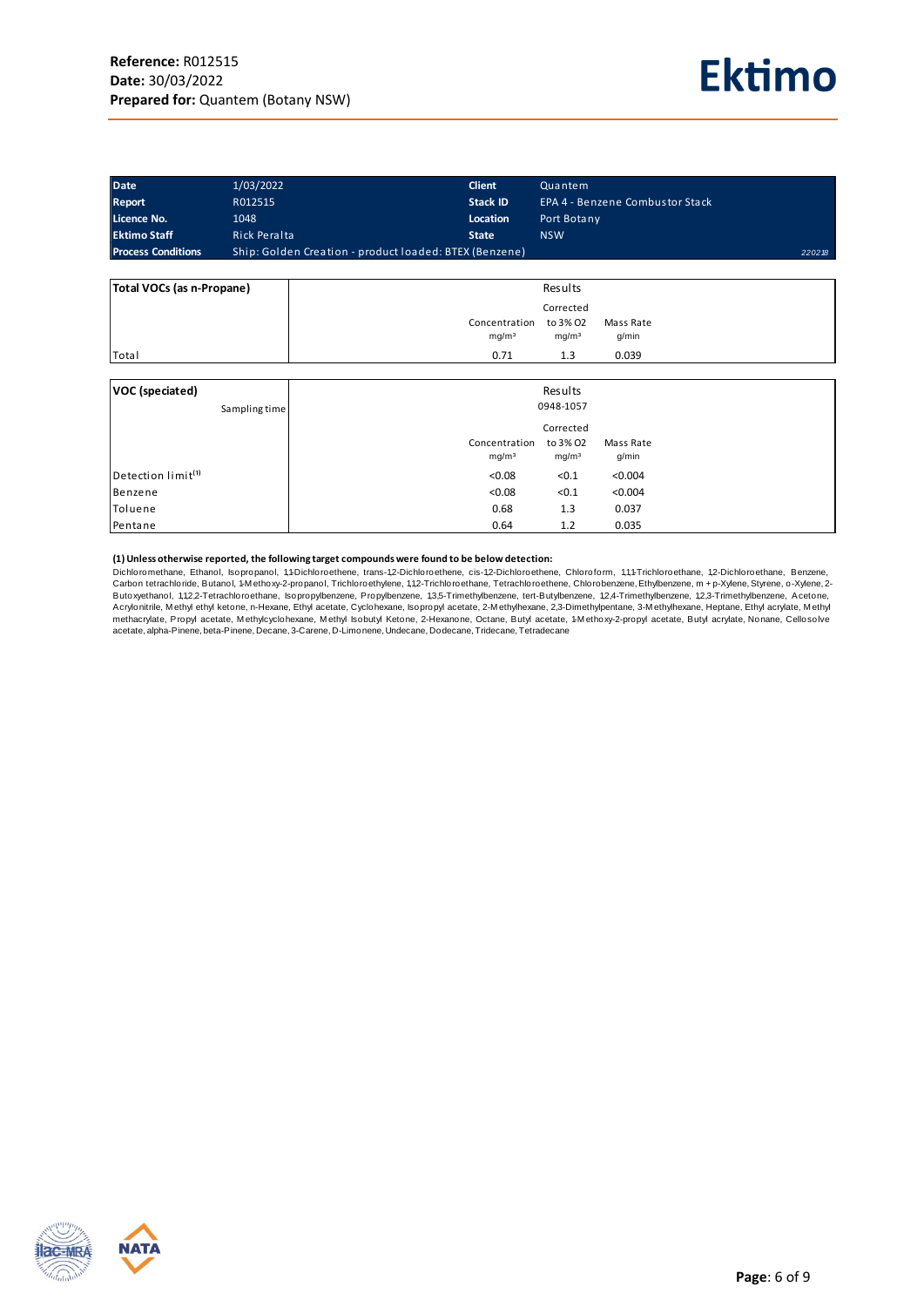#### <span id="page-6-0"></span>**3 Plant Operating Conditions**

<span id="page-6-1"></span>See Quantem (Botany NSW) records for complete process conditions.

#### **4 Test Methods**

All sampling and analysis performed by Ektimo unless otherwise specified. Specific details of the methods are available upon request.

| Parameter                                   | <b>Sampling Method</b><br><b>Analysis Method</b> |                      | Uncertainty*  | <b>NATA Accredited</b> |                           |  |
|---------------------------------------------|--------------------------------------------------|----------------------|---------------|------------------------|---------------------------|--|
|                                             |                                                  |                      |               | Sampling               | Analysis                  |  |
| Sampling points - Selection                 | NSW EPA TM-1                                     | <b>NA</b>            | <b>NA</b>     | ✓                      | <b>NA</b>                 |  |
| Flow rate, temperature and velocity         | NSW EPA TM-2                                     | <b>NSW EPA TM-2</b>  | 8%, 2%, 7%    | <b>NA</b>              | ✓                         |  |
| Moisture content                            | NSW EPA TM-22                                    | NSW EPA TM-22        | 19%           | ✓                      | ✓                         |  |
| Molecular weight                            | <b>NA</b>                                        | <b>NSW EPA TM-23</b> | not specified | <b>NA</b>              |                           |  |
| Dry gas density                             | <b>NA</b>                                        | <b>NSW EPA TM-23</b> | not specified | <b>NA</b>              |                           |  |
| Carbon dioxide                              | NSW EPA TM-24                                    | NSW EPA TM-24        | 13%           | ✓                      |                           |  |
| Nitrogen oxides                             | NSW EPA TM-11                                    | NSW EPA TM-11        | 12%           | ✓                      |                           |  |
| Oxygen                                      | NSW EPA TM-25                                    | <b>NSW EPA TM-25</b> | 13%           | $\checkmark$           |                           |  |
| Speciated volatile organic compounds (VOCs) | NSW EPA TM-34 <sup>°</sup>                       | Ektimo 344           | 19%           | ✓                      | $\checkmark$ <sup>+</sup> |  |
|                                             |                                                  |                      |               |                        | 220302                    |  |

\* Uncertainties cited in this table are estimated using typical values and are calculated at the 95% confidence level (coverage factor = 2).

† Analysis conducted at the Ektimo Mitcham, VIC laboratory, NATA accreditation number 14601. Results were reported on 9 March 2022 in report LV-002482.

<span id="page-6-2"></span>d Excludes recovery study as specified in section 8.4.3 of USEPA Test Method 18.

## **5 Quality Assurance/Quality Control Information**

Ektimo is accredited by the National Association of Testing Authorities (NATA) for the sampling and analysis of air pollutants from industrial sources. Unless otherwise stated test methods used are accredited with the National Association of Testing Authorities. For full details, search for Ektimo at NATA's website [www.nata.com.au.](http://www.nata.com.au/)

Ektimo is accredited by NATA (National Association of Testing Authorities) to ISO/IEC 17025 - Testing. ISO/IEC 17025 - Testing requires that a laboratory have adequate equipment to perform the testing, as well as laboratory personnel with the competence to perform the testing. This quality assurance system is administered and maintained by the Quality Director.

NATA is a member of APAC (Asia Pacific Accreditation Co-operation) and of ILAC (International Laboratory Accreditation Co-operation). Through mutual recognition arrangements with these organisations, NATA accreditation is recognised worldwide.

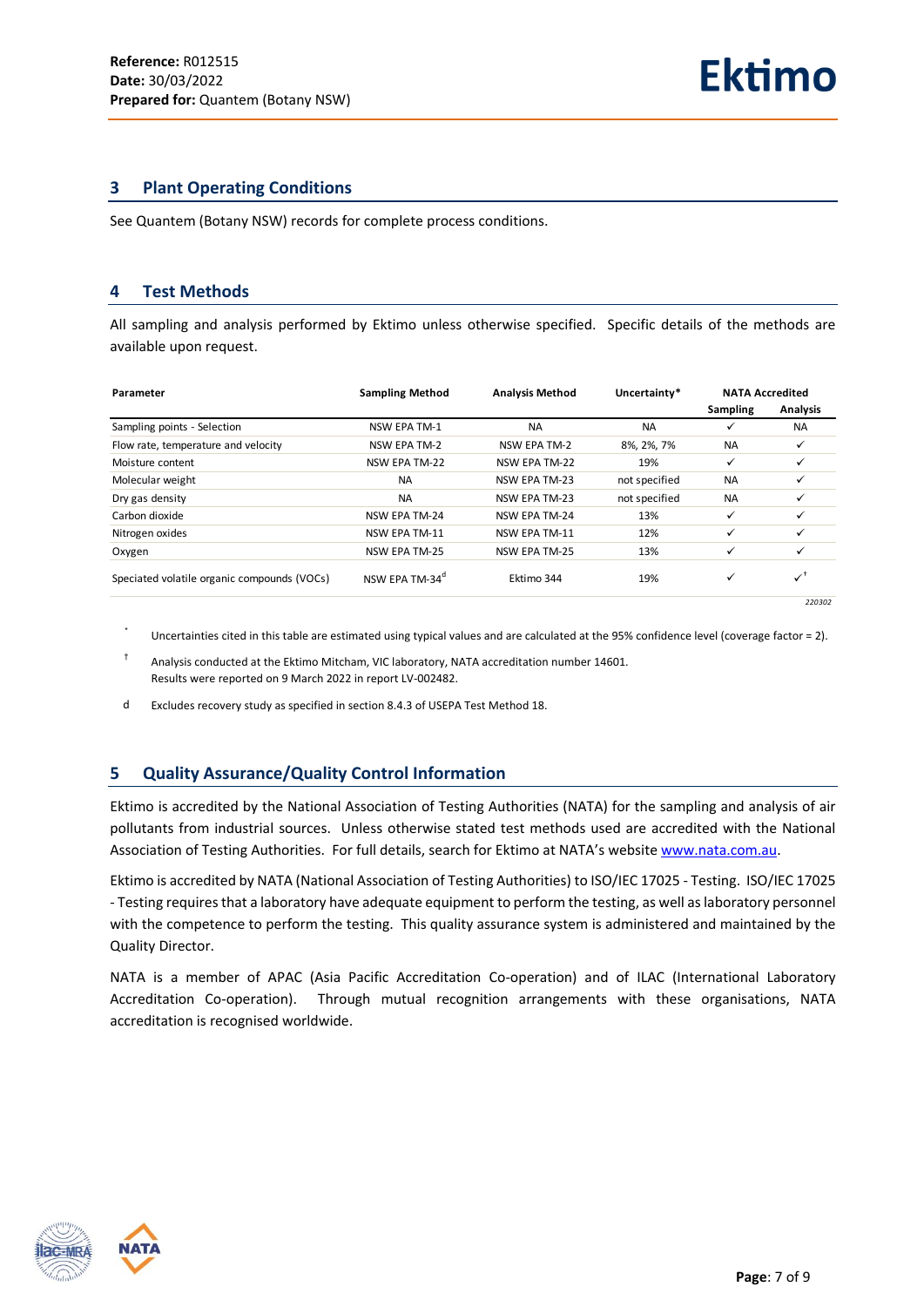# <span id="page-7-0"></span>**6 Definitions**

The following symbols and abbreviations may be used in this test report:

| % v/v                   | Volume to volume ratio, dry or wet basis                                                                                                                                                                                                                                                                                                                         |
|-------------------------|------------------------------------------------------------------------------------------------------------------------------------------------------------------------------------------------------------------------------------------------------------------------------------------------------------------------------------------------------------------|
| $\sim$                  | Approximately                                                                                                                                                                                                                                                                                                                                                    |
| $\,<\,$                 | Less than                                                                                                                                                                                                                                                                                                                                                        |
| >                       | Greater than                                                                                                                                                                                                                                                                                                                                                     |
| ≥                       | Greater than or equal to                                                                                                                                                                                                                                                                                                                                         |
| AS                      | Australian Standard                                                                                                                                                                                                                                                                                                                                              |
| CEM/CEMS                | Continuous Emission Monitoring/Continuous Emission Monitoring System                                                                                                                                                                                                                                                                                             |
| <b>CTM</b>              | Conditional test method                                                                                                                                                                                                                                                                                                                                          |
| D                       | Duct diameter or equivalent duct diameter for rectangular ducts                                                                                                                                                                                                                                                                                                  |
| <b>DECC</b>             | Department of Environment & Climate Change (NSW)                                                                                                                                                                                                                                                                                                                 |
| Disturbance             | A flow obstruction or instability in the direction of the flow which may impede accurate flow determination. This includes                                                                                                                                                                                                                                       |
|                         | centrifugal fans, axial fans, partially closed or closed dampers, louvres, bends, connections, junctions, direction changes or                                                                                                                                                                                                                                   |
|                         | changes in pipe diameter.                                                                                                                                                                                                                                                                                                                                        |
| EPA                     | <b>Environment Protection Authority</b>                                                                                                                                                                                                                                                                                                                          |
| FTIR                    | Fourier Transform Infra-red                                                                                                                                                                                                                                                                                                                                      |
| ISC                     | Intersociety Committee, Methods of Air Sampling and Analysis                                                                                                                                                                                                                                                                                                     |
| ISO                     | International Organisation for Standardisation                                                                                                                                                                                                                                                                                                                   |
| <b>ITE</b>              | Individual threshold estimate                                                                                                                                                                                                                                                                                                                                    |
| Lower bound             | When an analyte is not present above the detection limit, the result is assumed to be equal to zero.                                                                                                                                                                                                                                                             |
| Medium bound            | When an analyte is not present above the detection limit, the result is assumed to be equal to half of the detection limit.                                                                                                                                                                                                                                      |
| NA                      | Not applicable                                                                                                                                                                                                                                                                                                                                                   |
| <b>NATA</b>             | National Association of Testing Authorities                                                                                                                                                                                                                                                                                                                      |
| NΤ                      | Not tested or results not required                                                                                                                                                                                                                                                                                                                               |
| 0M                      | Other approved method                                                                                                                                                                                                                                                                                                                                            |
| RATA                    | Relative accuracy test audit                                                                                                                                                                                                                                                                                                                                     |
| Semi-quantified VOCs    | Unknown VOCs (those not matching a standard compound), are identified by matching the mass spectrum of the<br>chromatographic peak to the NIST Standard Reference Database (version 14.0), with a match quality exceeding 70%. An<br>estimated concentration is determined by matching the area of the peak with the nearest suitable compound in the analytical |
|                         | calibration standard mixture.                                                                                                                                                                                                                                                                                                                                    |
| STP                     | Standard temperature and pressure. Gas volumes and concentrations are expressed on a dry basis at 0°C, at discharge oxygen                                                                                                                                                                                                                                       |
|                         | concentration and an absolute pressure of 101.325 kPa, unless otherwise specified.                                                                                                                                                                                                                                                                               |
| TM                      | Test method                                                                                                                                                                                                                                                                                                                                                      |
| TOC                     | The sum of all compounds of carbon which contain at least one carbon-to-carbon bond, plus methane and its derivatives.                                                                                                                                                                                                                                           |
| <b>USEPA</b>            | United States Environmental Protection Agency                                                                                                                                                                                                                                                                                                                    |
| VDI                     | Verein Deutscher Ingenieure (Association of German Engineers)                                                                                                                                                                                                                                                                                                    |
| Velocity difference     | The percentage difference between the average of initial flows and after flows.                                                                                                                                                                                                                                                                                  |
| <b>VOC</b>              | Volatile organic compound. A carbon-based chemical compound with a vapour pressure of at least 0.010 kPa at 25°C or having                                                                                                                                                                                                                                       |
|                         | a corresponding volatility under the given conditions of use. VOCs may contain oxygen, nitrogen and other elements. VOCs do                                                                                                                                                                                                                                      |
|                         | not include carbon monoxide, carbon dioxide, carbonic acid, metallic carbides and carbonate salts.                                                                                                                                                                                                                                                               |
| <b>XRD</b>              | X-ray diffractometry                                                                                                                                                                                                                                                                                                                                             |
| Upper bound             | When an analyte is not present above the detection limit, the result is assumed to be equal to the detection limit.                                                                                                                                                                                                                                              |
| 95% confidence interval | Range of values that contains the true result with 95% certainty. This means there is a 5% risk that the true result is outside<br>this range.                                                                                                                                                                                                                   |

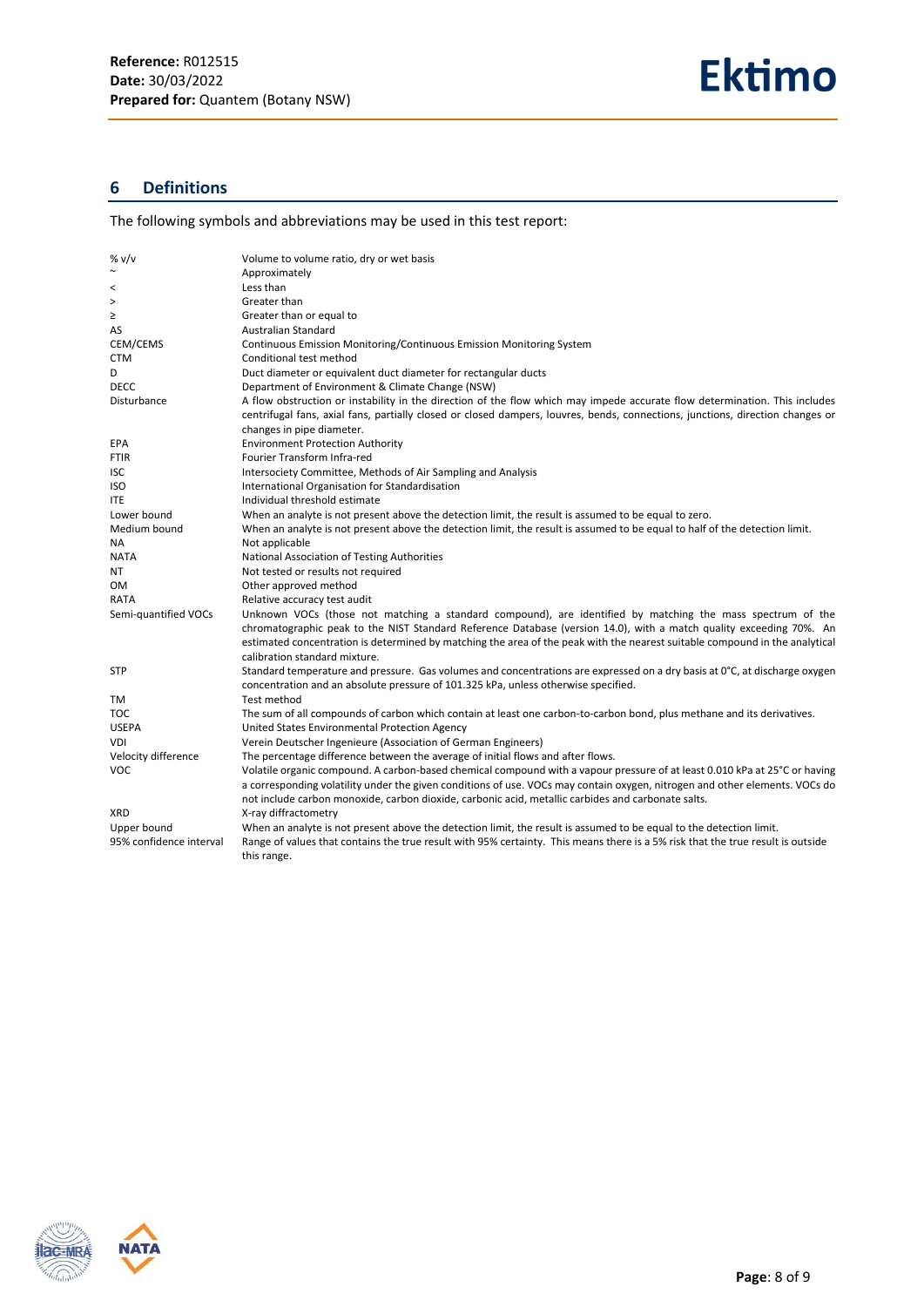

# <span id="page-8-0"></span>**7 Appendix 1: Site Photo**



*EPA 4 - Benzene Combustor Stack*